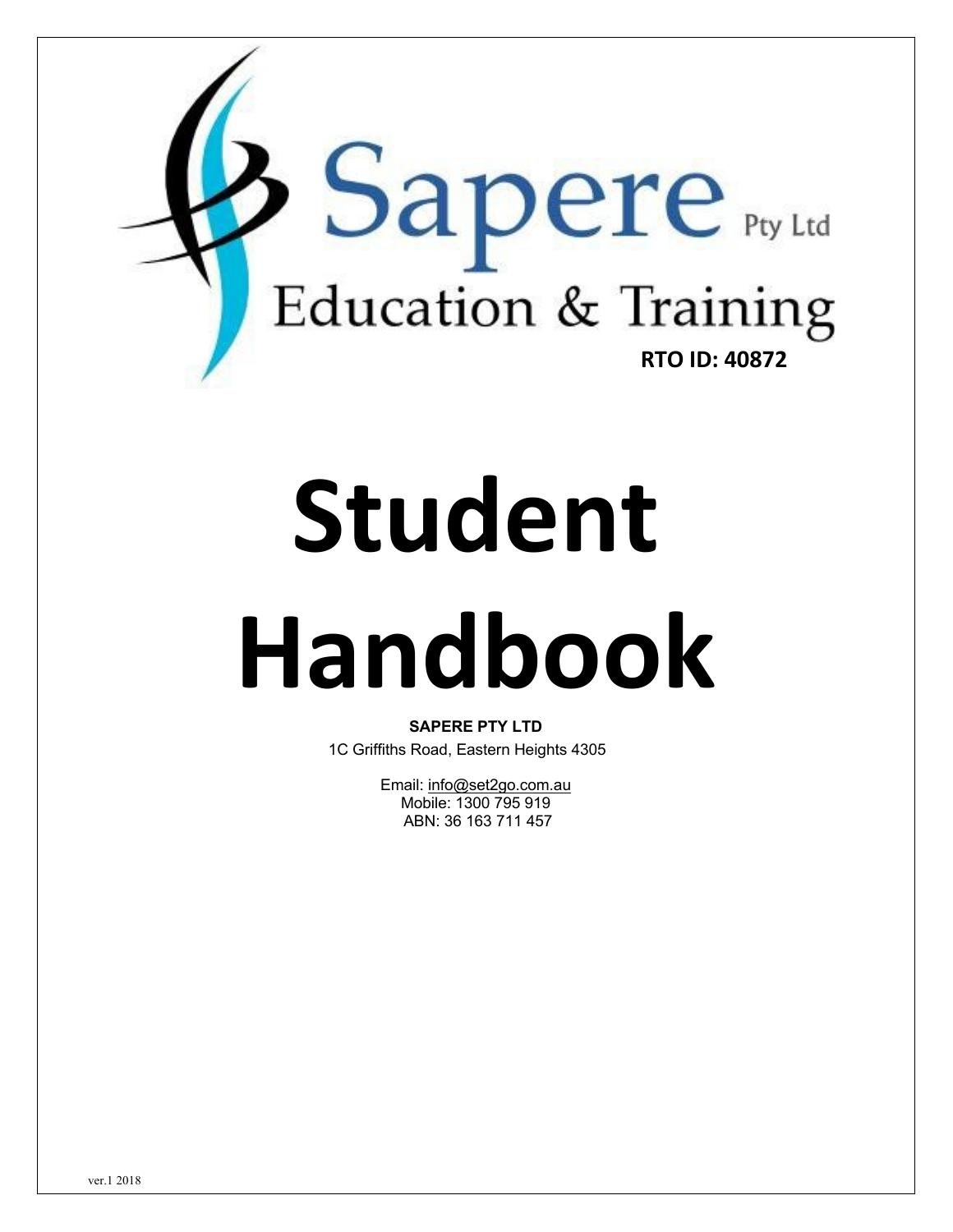**CONTENT**

| <b>WELCOME</b>                                                     | 4              |
|--------------------------------------------------------------------|----------------|
| <b>OUR OBLIGATION AS YOUR RTO</b>                                  | 4              |
| STUDY THROUGH SAPERE EDUCATION & TRAINING PTY LTD                  | 4              |
| <b>OUR CONTACT DETAILS</b>                                         | 5              |
| UNIQUE STUDENT IDENTIFIER (USI)                                    | 5              |
| <b>COURSES PROVIDED BY SSPERE EDUCATION &amp; TRAINING PTY LTD</b> | 5              |
| <b>COURSE INFORMATION</b>                                          | 5              |
| <b>FEES AND CHARGES</b>                                            | 6              |
| <b>REFUNDS</b>                                                     | 6              |
| DEFERRING YOUR STUDIES                                             | $\overline{7}$ |
| <b>EXTENSION OF COURSE TIME</b>                                    | $\overline{7}$ |
| <b>EXPIRATION OF COURSE</b>                                        | $\overline{7}$ |
| <b>COLLECTION OF PERSONAL INFORMATION</b>                          | 7              |
| SELECTION AND ENROLMENT                                            | $\overline{7}$ |
| LANGUAGE, LITERACY AND NUMERACY                                    | $\overline{7}$ |
| WORKING WITH CHILDREN CHECK                                        | 8              |
| <b>CHANGE OF DETAILS</b>                                           | 8              |
| <b>STUDENT ID CARDS</b>                                            | 8              |
| YOUR COURSE AND ASSESSMENT                                         | 8              |
| ASSESSMENT                                                         | 8              |
| COMPETENCY BASED TRAINING AND ASSESSMENT                           | 9              |
| <b>EVIDENCE OF COMPETENCE</b>                                      | 9              |
| <b>Theory and Practical</b>                                        | 9              |
| <b>Supervisor Report</b>                                           | 9              |
| On the Job Assessment                                              | 9              |
| Assessment of Theory and Practical                                 | 9              |
| <b>WORK PLACEMENT</b>                                              | 10             |
| ON THE JOB ASSESSMENT                                              | 10             |
| <b>SUPERVISOR REPORT</b>                                           | 10             |
| RECONGNITION OF PRIOR LEARNING (RPL)                               | 10             |
| RECOGNITION AND CREDIT TRANSFER                                    | 11             |
| REASONABLE ADJUSTMENT IN ASSESSMENT                                | 11             |
| STUDENT PLAGIARISM AND CHEATING                                    | 11             |
| APPEALING ASSESSMENT DECISION                                      | 11             |
| <b>SUPPORT SERVICES</b>                                            | 12             |
| <b>EXTERNAL SUPPORT SERVICES</b>                                   | 12             |
| Reading and Writing Hotline                                        | 12             |
| Centrelink                                                         | 12             |
| Lifeline                                                           | 12             |
| Kids Help Line                                                     | 12             |
| Fair Work Australia                                                | 12             |
| Reach Out                                                          | 12             |
| <b>Department Education &amp; Training</b>                         | 13             |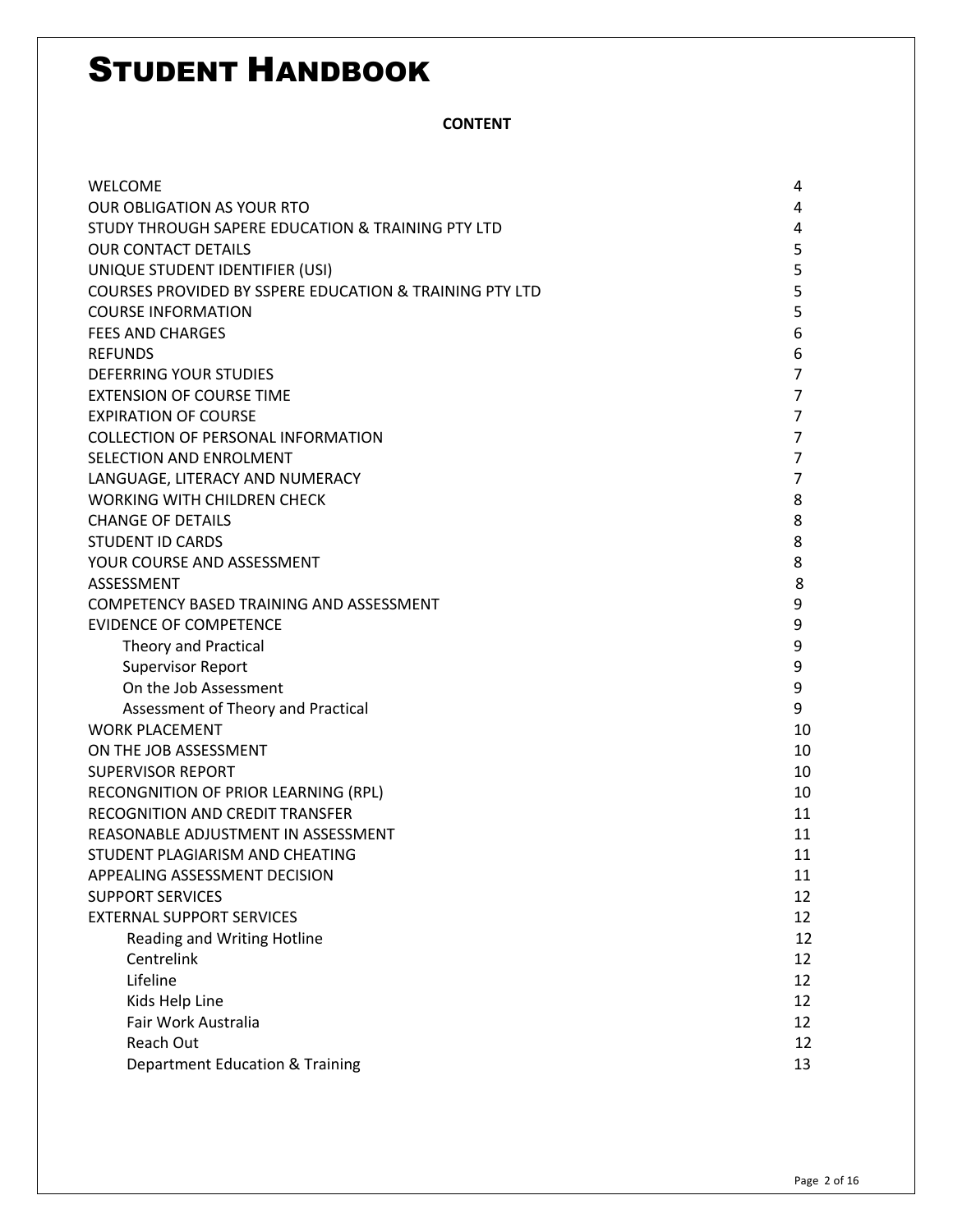| ISSUING OF QUALIFICATION AND STATEMENT OF ATTAINMENT | 13 |
|------------------------------------------------------|----|
| To Avoid Delay                                       | 13 |
| <b>FULL QUALIFICATION</b>                            | 13 |
| STATEMENT OF ATTAINMENT                              | 13 |
| ELIGIBILITY OF QUALIFICATIONS                        | 13 |
| <b>COMPLAINTS AND APPEALS</b>                        | 14 |
| YOUR FEEDBACK                                        | 14 |
| STUDENT CONDUCT AND GENERAL HOUSEKEEPING             | 14 |
| STUDENT CODE OF CONDUCT                              | 15 |
| STUDENTS RESPONSIBILITIES                            | 15 |
| <b>LEGISLATION AND YOU</b>                           | 15 |
| <b>WORKPLACE HEALTH &amp; SAFETY</b>                 | 16 |
| HARASSMENT, VICTIMISATION OR BULLYING                | 16 |
| EQUAL OPPORTUNITY                                    | 16 |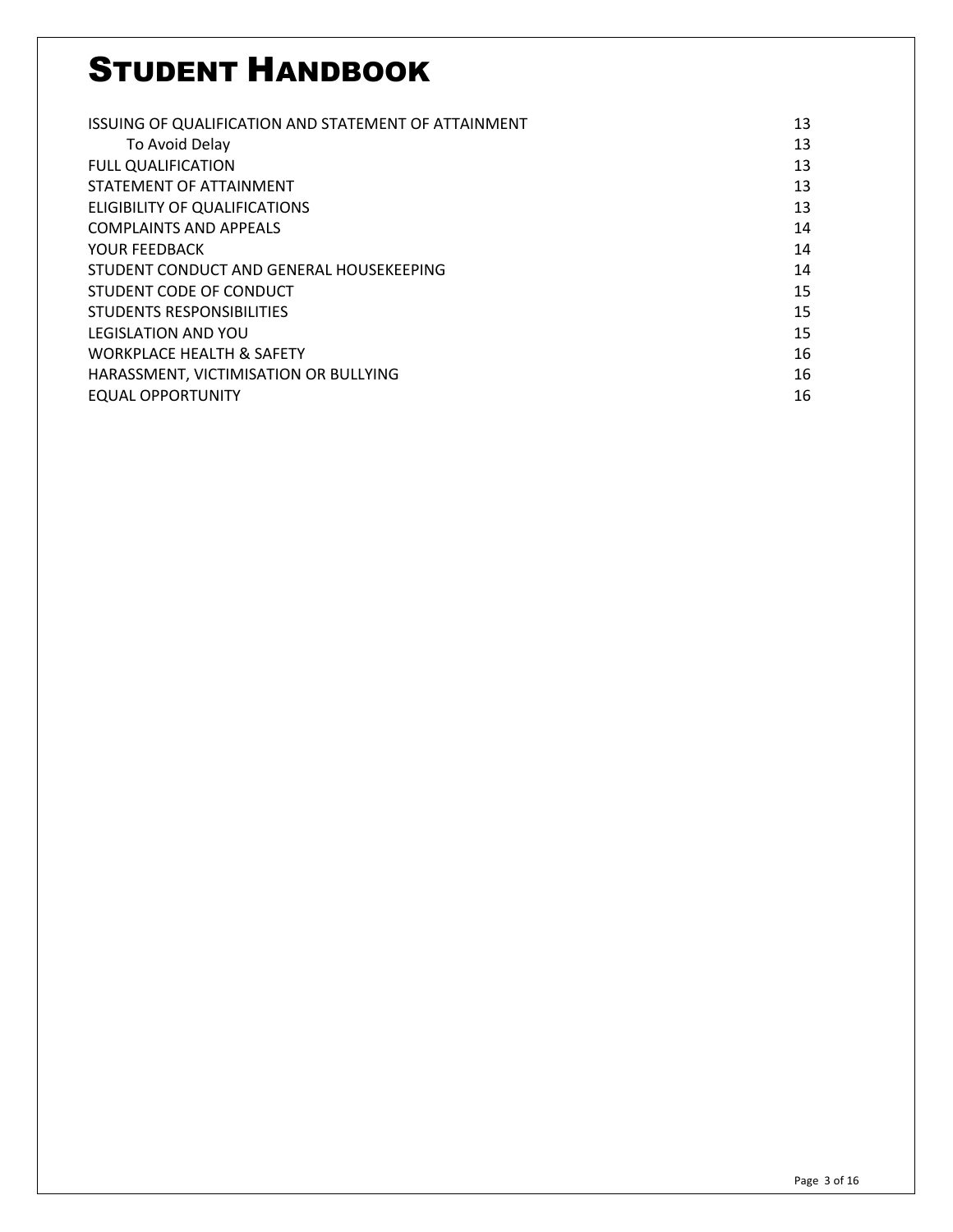#### **WELCOME**

Welcome to Sapere Pty Ltd

Sapere Pty Ltd delivers high quality vocational Education and Training in Business and Early Childhood Education and Care Courses. We endeavour to give our learners the best possible outcome and a genuine opportunity to gain employment.

Sapere prides its self for its professional approach and friendly manner. Our Trainers and Assessors are experienced in their field and ready to support you throughout your course and our Office Staff are always available to assist you with your enquires.

We believe that it is essential that when our learners complete their training they are confident and well equipped, with the required skills and knowledge for the workplace.

#### **OUR OBLIGATION AS YOUR RTO**

As a Registered Training Organisation (RTO) registered with Australian Skills Quality Authority (ASQA), we have an obligation to ensure the quality of the nationally recognised training and assessment we deliver. We must comply at all times with the Standards for RTOs 2015 which are part of the VET Quality Framework. To ensure compliance we have developed comprehensive internal policies, procedures and systems that guide our compliant operations and we must participate in audits with ASQA upon their request.

As the RTO, we have the responsibility to issue your AQF certification documents in line with our issuance policy as outlined in this Handbook.

If at any time, you feel we have not met our obligations as an RTO, you have the right to make a complaint following our Complaints and Appeals Policy outlined further on in this Handbook.

#### **STUDYING THROUGHT SAPERE PTY LTD**

Sapere Pty Ltd aims at providing high quality courses for individuals. Our RTO aims to foster a high-quality learning environment that can provide support and facilitation for our students in the workforce. Our RTO aspires to follow the values of professionalism, ongoing learning, ethical conduct, access, and equity. The courses will be delivered in the classroom for theory-based learning and a simulated environment in a workplace setting where students will practice and demonstrate their practical skills.

Sapere Pty Ltd aims to provide courses which are:

- Practical
- Flexible
- Affordable
- Delivered by friendly, professional and supportive staff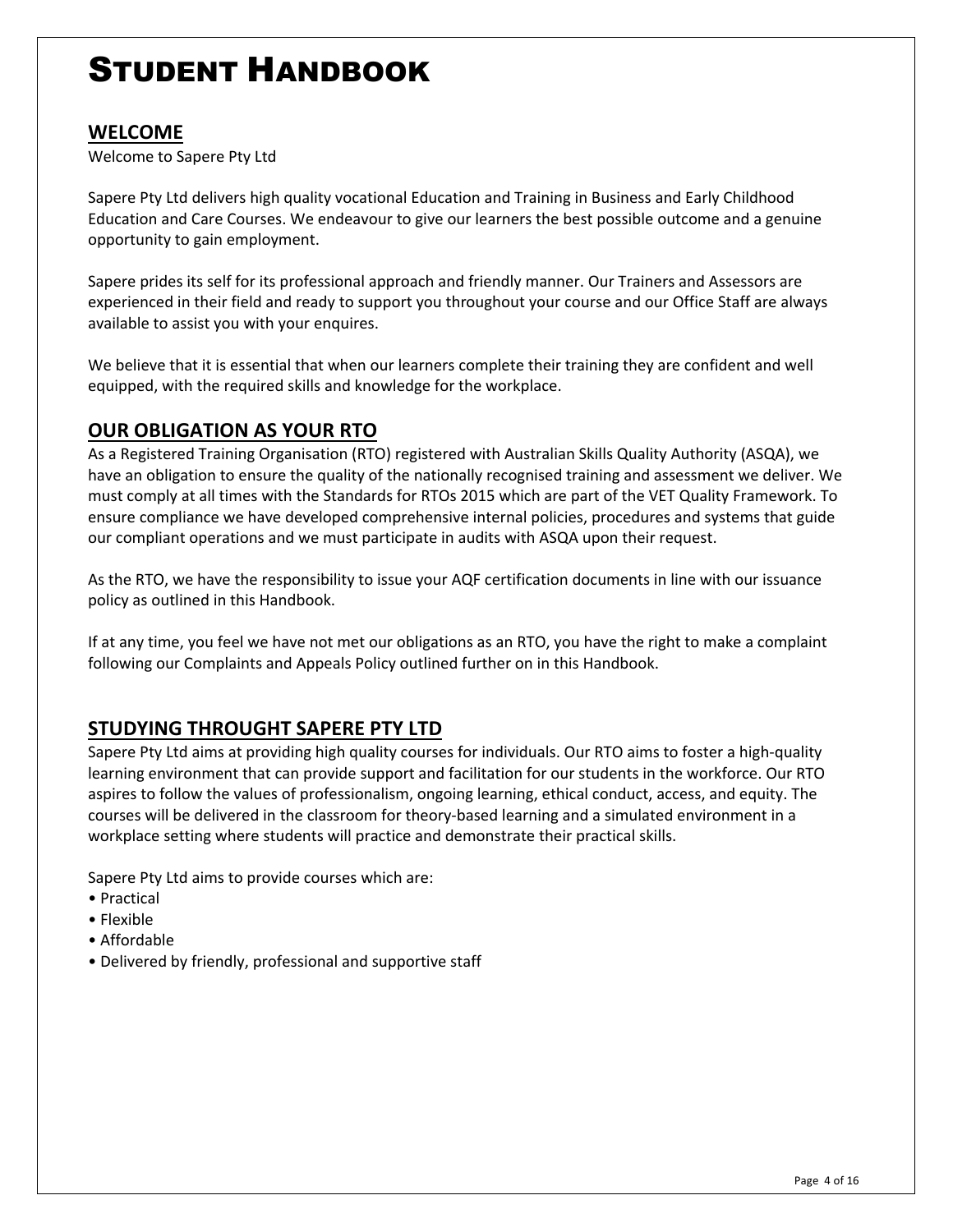#### **OUR CONTACT DETAILS**

**Address:** 1C Griffiths Road, Eastern Heights 4305 **Phone:** 1300 795 919

#### **Office hours:**

Monday 9:00am – 3:00pm Tuesday 9:00am – 3:00pm Wednesday 9:00am – 3:00pm Thursday 9:00am – 3:00pm Friday 9:00am – 3:00pm Saturday Closed Sunday Closed

#### **UNIQUE STUDENT IDENTIFIER (USI)**

#### Unique Student Identifier (USI)

A Unique Student Identifier (USI) is a reference number made up of numbers and letters that creates a lifetime record for an individual of all the nationally recognized training that has been completed. Under the Unique Student Identifiers Act 2014, all RTOs must ensure they have a valid USI for any student that enrols in nationally recognised training from 2015. This means that as a student you must:

• Provide us with your USI

If you would like to create your own USI, please visit: **http://www.usi.gov.au/Students/Pages/default.aspx** We are unable to issue a qualification or a statement of attainment unless we have a valid USI.

#### **COURSES PROVIDED BY SAPERE PTY LTD**

Sapere Pty Ltd offers the following courses:

#### *QUALIFICATIONS ON OFFER*

CHC30113 Certificate III in Early Childhood Education and Care CHC50113 Diploma of Early Childhood Education and Care BSB30115 Certificate III in Business HLTAID004 Provide an Emergency first Aid Response in an Education and Care setting

Those undertaking each course won't necessarily have the same learning needs or have the same level of experience. Therefore, at enrolment, Sapere will work with you to determine what study mode suits you best. There may be skills to assessed by recognition process or you may need to complete the qualification through learning and assessment provided in learning guides.

For further information please refer to Sapere Coarse Guide Information.

#### **Course information**

A course outline for our qualifications is listed on our website and includes:

- All units to be completed within the program Core + elective units
- Pre-requisite requirements and/or entry requirements, where applicable.
- Modes of study available (class or external)
- Career pathways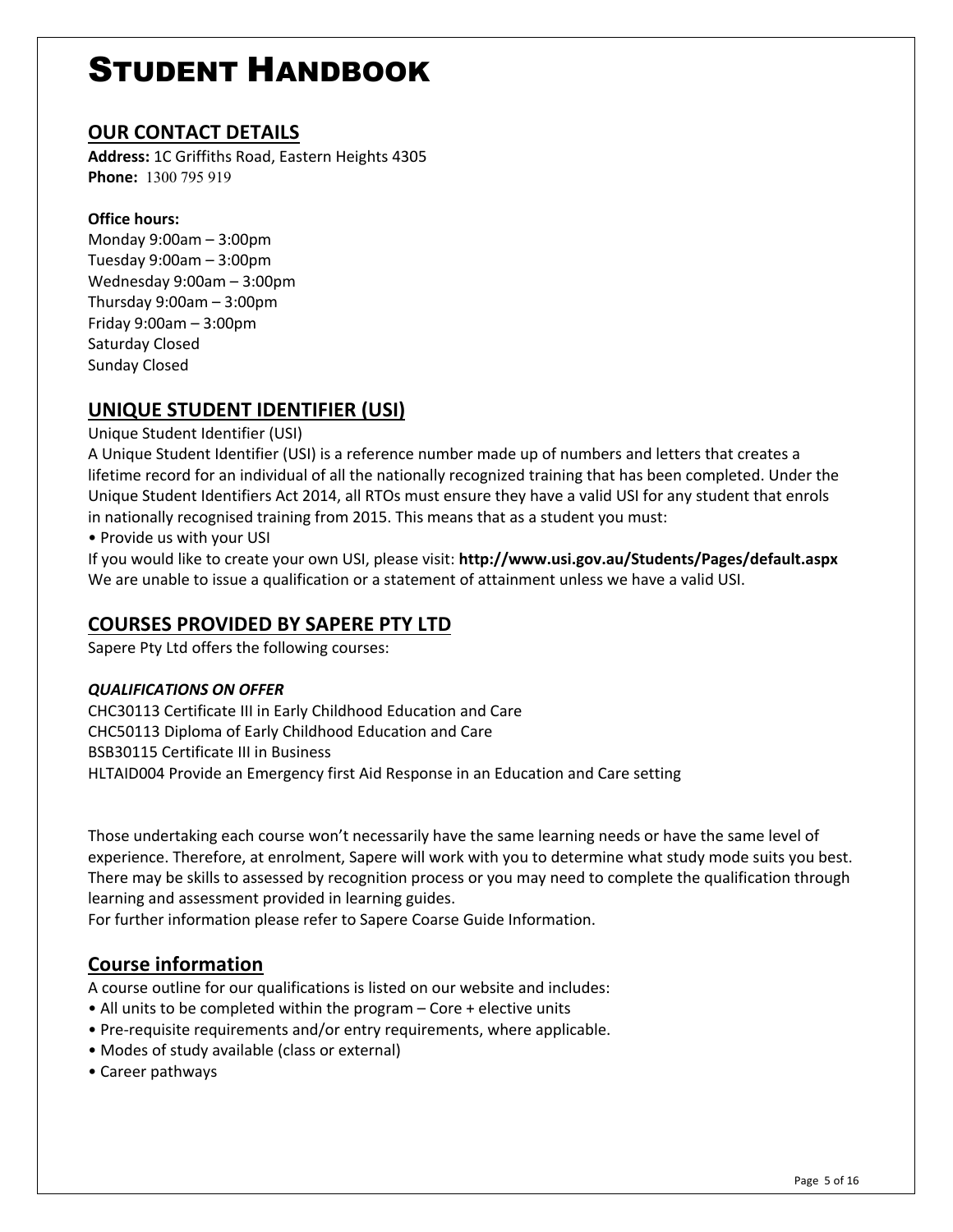#### **FEES AND CHARGES**

For a complete, State specific outline of fees and charges relevant to your enrolment, refer to the Fees, Charges and Refunds Policy.

Any applicable enrolment or resource fee must be paid at the time of enrolment. You can find up to date fees and charges in our course guide.

Course fees include all administration, materials and tuition fees. Text books are included in the resource fee if stated.

Depending on the course you have enrolled in, your fees may be charged in instalments. You must pay your fees within 7 days of receiving your invoice unless you have contacted Sapere Pty Ltd to make other arrangements. It is important that you pay your fees on time to maintain your enrolment. Fees that fall 30 days in arrears will result in suspension of your enrolment. If you are having difficulty with keeping up with payments, you must contact us at Sapere PTY LTD on 1300 795 919

#### **Sapere Education & Training has a range of additional charges including**:

- Re-issue of Testamurs \$20 \$50 (Certificate, Statement of Attainment)
- Extension of enrolment fee Certificate 3 Guarantee and Higher-Level Skills ONLY. Fee will be equivalent to the current fee applicable to these funded programs.
- Photocopies of assessments 50c per page in grey scale only.

#### **Please see Course Information Guide for more information.**

#### **REFUNDS**

Enrolment and resource fees are non-refundable. (full fee)

Any units or clusters commenced – whether completed or not – are non-refundable.

For QLD state funded courses – fees are refunded as per State government guidelines (refer to Fees, Charges and Refunds Policy).

A 14-day cooling off period applies after the date of commencement. If you wish to withdraw after 14 days of course commencement a request for refunds must be made in writing via email or letter to provide contact details and current bank account details. Students should state their reasons for requesting a refund and attach any relevant documentary evidence such as a medical certificate.

You will be advised of the outcome of your request for a refund in writing within 7 days and all refunds will be paid within 7 days of the advising you of the outcome of your request.

#### **DEFERRING YOUR STUDIES**

In you wish to defer your studies and you are under a funding contract, Sapere has an obligation to inform the Department issuing the contract.

#### **EXTENSION OF COURSE TIME**

The extension process does not apply to State funded traineeships or other funded programs as period of registration, contract end dates and your employer will need to be considered and approval given.

#### **EXPIRATION OF COURSE**

All students are given a confirmation of enrolment letter outlining nominal start and end dates of their enrolment. Where a course end date expires, and the student has yet to complete, no refunds apply should the student fail to request an extension or cancel their enrolment past the expiration date of their enrolment.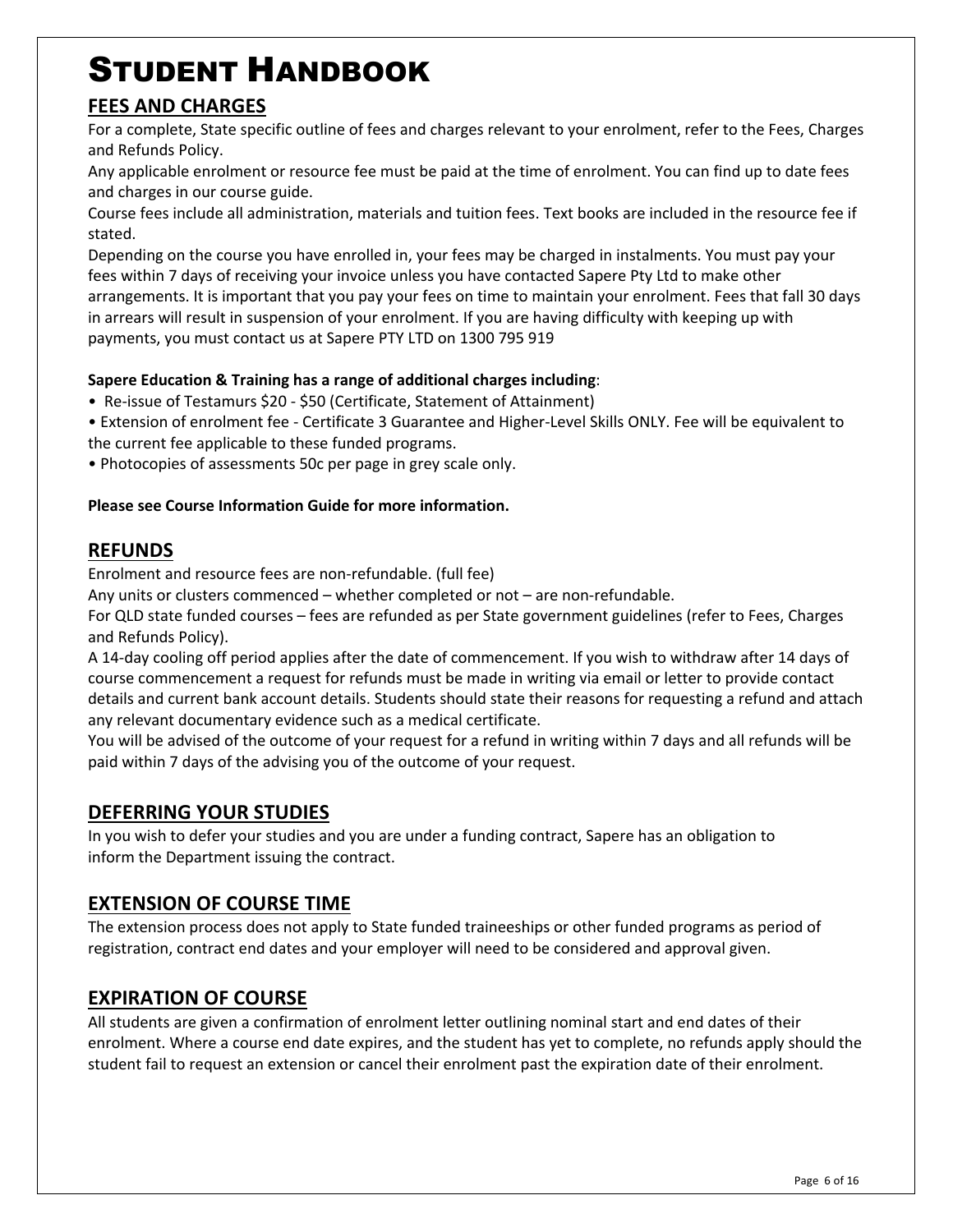#### **COLLECTION OF PERSONAL INFORMATION**

To process your enrolment Sapere PTY LTD are required collect personal information from you such as: your name; Unique Student Identifier; date of birth; contact details; training outcomes and performance; sensitive personal information. All information about a client is not disclosed to a third party without the written consent of the client.

#### **SELECTION AND ENROLMENT**

Sapere Pty Ltd ensures that student selection decision comply with equal opportunity legislation, and who meet the entry requirements published in the course information. To apply to enrol in a course, you must complete a pre- Enrolment Form. You can access a pre-Enrolment Form from our Head Office located at **1C Griffiths Road, Eastern Heights 4305** or contact us on **1300 795 919**

If you are applying for a course that has entry requirements you will also need to provide the necessary evidence such as verified copies of qualifications, CV or other evidence.

If you are applying for Credit you should indicate this on your enrolment and supply certified copies of your transcripts so we can assess your application for Credit. Once you have completed your enrolment form and gathered all the necessary evidence, please return it to **1C Griffiths Road, Eastern Heights 4305.** You will then be sent a confirmation of your enrolment letter that sets out the terms and conditions of your enrolment and all the details of the course that you have enrolled in, as well as a tax invoice with the amount of fees due and the timing for payment.

All potential students are provided with sufficient information to enable you to make informed decisions at to their enrolment. All enrolments are granted a standard cooling off period of 14 calendar days from the date of commencement of an enrolment.

#### **Language, Literacy and Numeracy**

Before commencing each course, you will be required to complete a Language Literacy and Numeracy (LLN) assessment to determine an LLN indicator against skills required to complete the course. The enrolment forms you complete will help us to identify any support you need and depending on the course you are enrolling in, you may also be required to complete a test that assesses your language, literacy and numeracy skills. Based on the information you provide in your enrolment and/or the results of your language, literacy and numeracy test, we will contact you to discuss your support needs. Your support needs can also be discussed during the induction to your course.

#### **Working with children checks**

Working with children checks are mandatory in most States and Territories in Australia. These checks provide a safer environment for children. If you are enrolling in a course which involves working with children under 18 years, you must ensure you are eligible to obtain the relevant card/document.

If you are employed in a service, your employer is responsible for checking that you hold the proper suitability to work with children. If you are a volunteer on a Work place Placement Agreement, you must hold the correct approval or card before you are approved to participate in practical placement. Sapere will assist you with this requirement.

You will NOT be able to commence Work place Placement unless you hold this card/document. If you are unsure if you meet the requirements for working with children, please contact the relevant state/territory department in your region.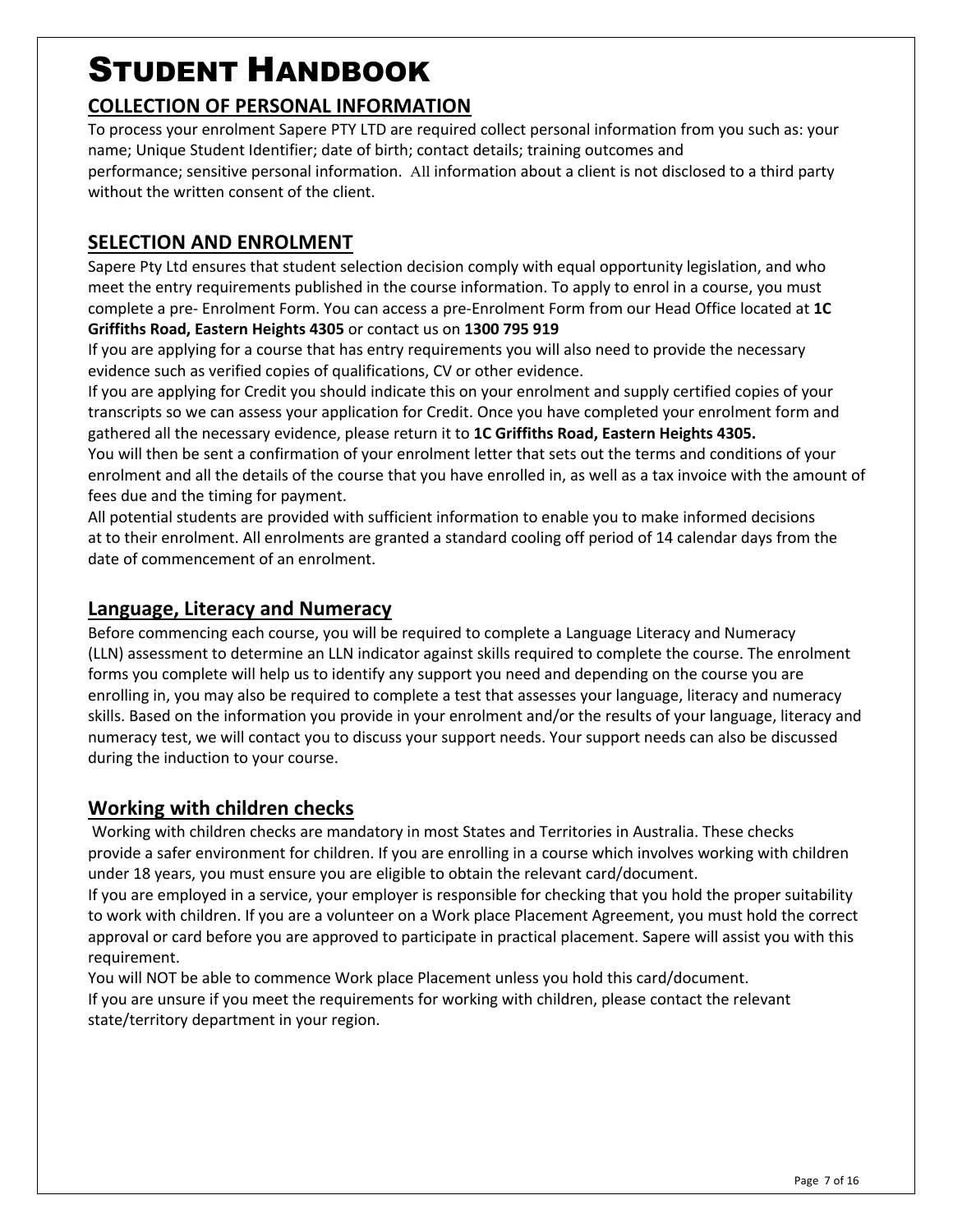#### **Change of Details**

If your personal details change from what is included on your enrolment form, please notify us as soon as possible, so we can ensure your file is updated to reflect your current contact details.

#### **YOUR COURSE AND ASSESSMENT**

The training and assessment offered by Sapere Pty Ltd focuses on providing you with knowledge and skills required to the standard of performance required in the workplace. This is known as competency-based training and assessment. Each of the components of your course is a "unit of competency". You may either be studying one or a few units of competency that make up a total qualification. Each unit of competency is linked to specific skills and knowledge required in the workplace such as communication or health and safety. Assessment methods vary depending on the course but usually include written and/or oral questions, written assignments, projects and practical observations.

#### **ASSESSMENT**

Your training will depend on your study mode and whether you are class based, external or service Based.

- Classroom: This requires students to attend a class either part time or full time. The Trainer Assessor leads students through the course or unit.
- External: Students receive a Theory assessment, Practical assessment and also a USB which contains readings, activities. Students are able to study at a time and place convenient to them. All external students have a Trainer Assessor who provides regular support, on the job training and assessment.

• Recognition of Prior Learning (RPL): Students work through a booklet which allows them to demonstrate their knowledge and skills without completing additional learning. Students are assessed on these skills and knowledge through the Recognition process. RPL is an assessment process, where the student collates evidence of work skills and knowledge of industry. The Trainer Assessor will assess the evidence provided by the student to make a judgement.

#### **Competency Based Training and Assessment**

Assessment activities are an important part of any training program. They provide participants the opportunity to confirm their knowledge via written responses and activities and by demonstrating their practical skills to their Trainer and Assessor.

Competency Based Training and Assessment is a method of training and assessment where an Assessor will make an overall judgement of Competent or Not Competent from the evidence that is provided by the learner. There is no graded assessment beyond these two categories.

You will have three (3) attempts to be deemed as Competent on each assessment item. Prior to a (3) attempt of an assessment task, the learner will be required to engage in further training to address knowledge and skills gaps. Where competency isn't achieved, you will be advised what is needed to make it competent and provided with training to allow competency to be achieved. Time is given to you to practice tasks before reassessment takes place. If you are unsuccessful after 3 attempts, reenrolment in the unit may be required.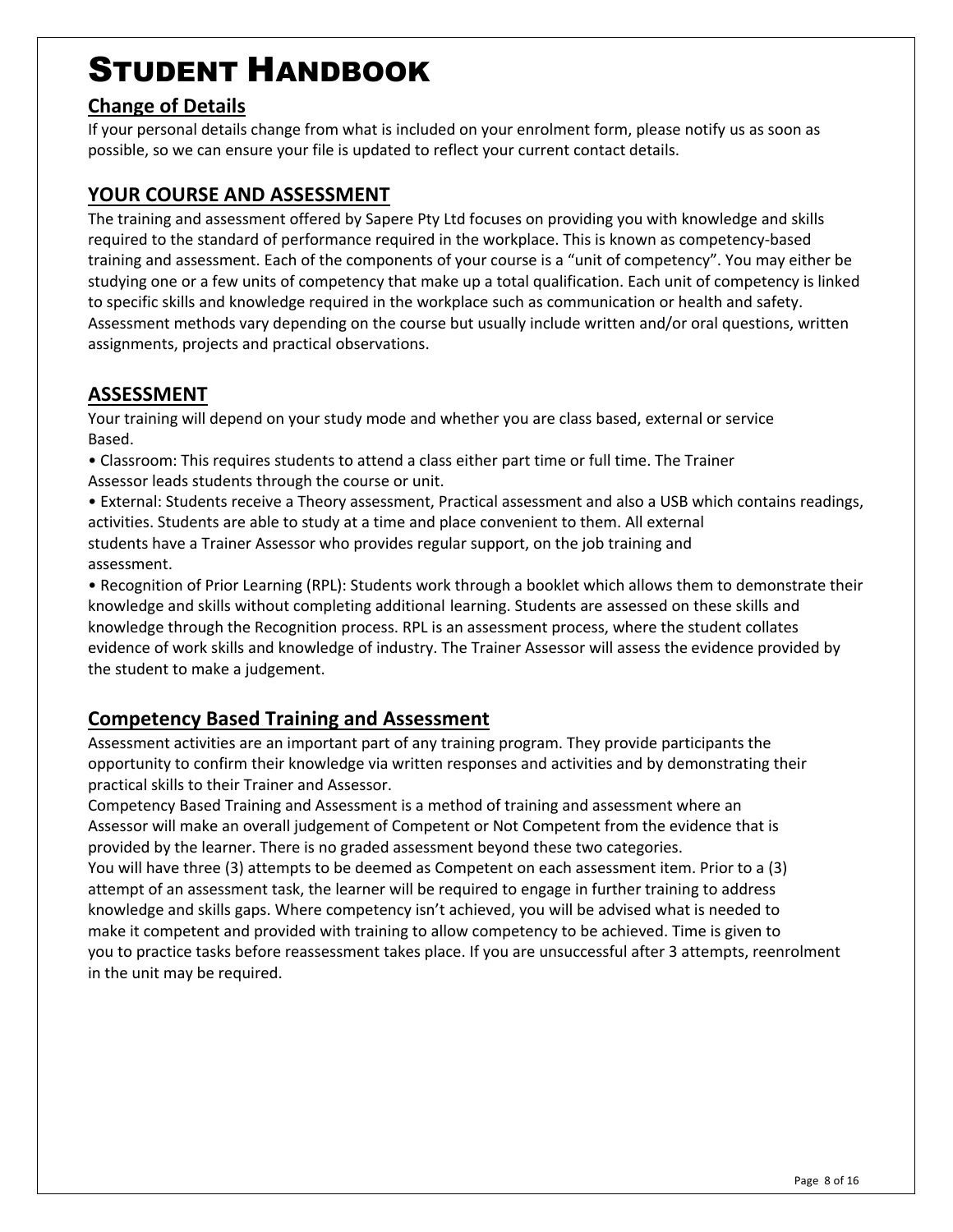#### **Evidence of Competence (Assessment)**

Each unit and RPL (Recognition of Prior Learning) will outline the requirements for Evidence of Competence. This is generally a 3-phase assessment process that must be followed to achieve competence.

#### Assessment will include:

1. **Theory & Practical Assessment** - Completing the theory component of the assessment to ensure there is a satisfactory understanding of the skills and knowledge relating to the unit? This may include submission of answers to questions, case studies and/or workplace evidence.

2. **Supervisor Report** - A supervisor verifies the skills and knowledge required for the unit are in place in the Approved Service by completing the Third-Party Report.

3. **On the Job Assessment** - Trainer Assessor completes the On the Job assessment in an

Approved Service at a time convenient to both the student and the service. Where completion of hours is required for the unit, then assessment must be conducted.

When both on the job and off the job assessment is deemed sufficient, competency in the unit will be awarded.

#### **Assessment of theory and practical**

After you complete all the theory for the unit, you should commence the practical assessment. We recommend you read the whole assessment & task/s before commencing to ensure you know all the assessment requirements. If you are unsure of what the question means, contact your Trainer Assessor. Before you submit an assessment, you must ensure:

- Your assessment items clearly state your **NAME, Signature** and **Date.**
- Every part of the theory assessment is complete. If you submit an incomplete assessment, it will be considered Not Competent.
- You have completed the declarations on the first few pages.
- You are only submitting your own work.
- Ensure you have kept copies of everything you submit, you **MUST** keep this until you graduate from the course.
- You will also need to ensure assessments are to be written neatly in permanent ink. Assessments not meeting this requirement will be returned.

Practical assessment should be returned with the Theory component.

Most units need to be completed at an appropriate workplace, which is a requirement of the training package.

#### For example:

- Early Childhood Education and Care
- School Aged Education and Care

The student must be assessed working with children in the correct range of age in order to meet the requirements of the unit or qualification.

- early childhood qualifications must be assessed with children under 5
- the babies and toddlers' unit must be assessed with children under 2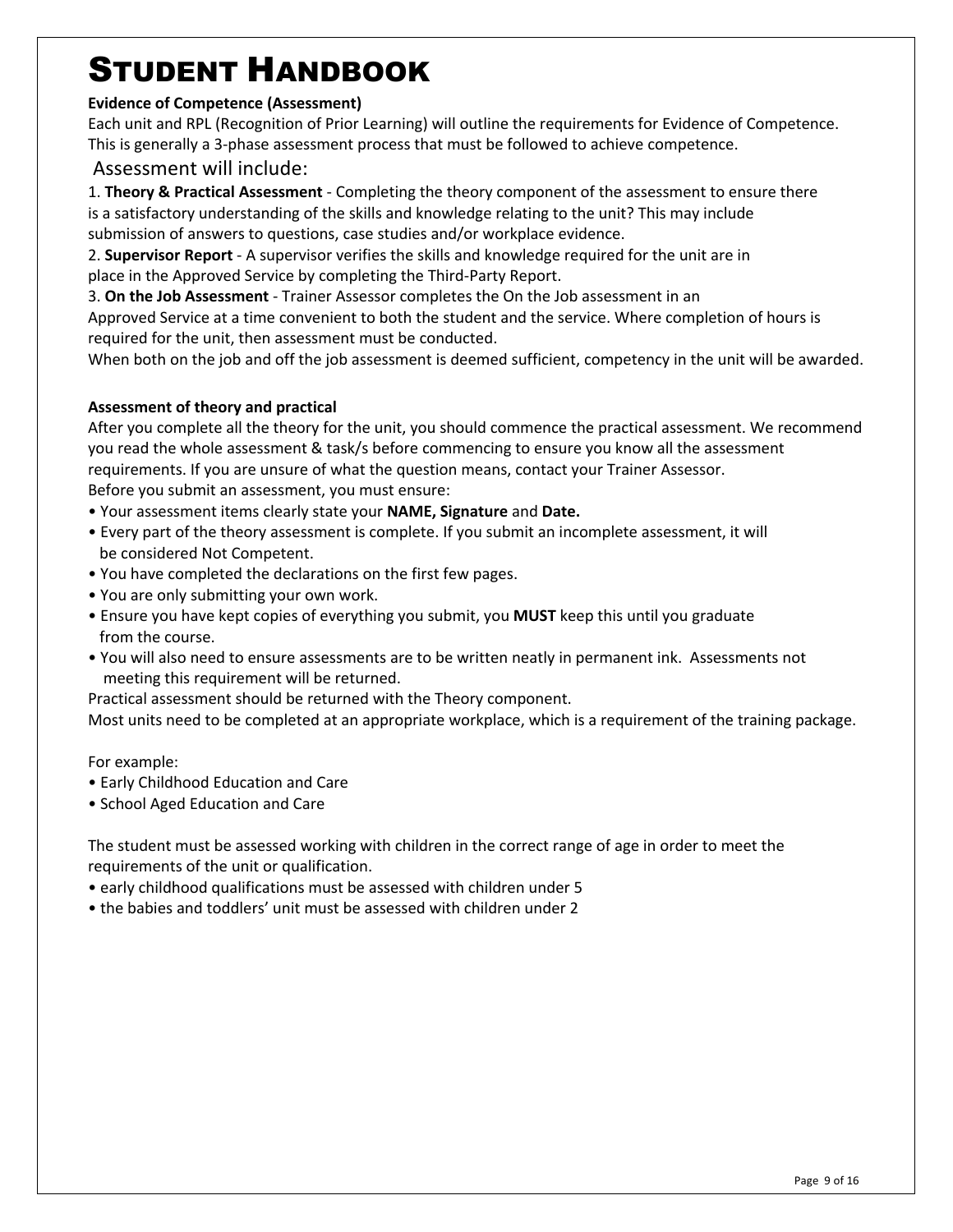#### **WORK PLACEMENT**

As a part of Sapere Pty Ltd, students are required to undertake work placement.

This is the opportunity to develop and demonstrate the application of skills and knowledge in a workplace context. Written assessments allow you to demonstrate your knowledge, and a work placement allows you to demonstrate actual skills in a real-life workplace.

You will become exposed to real work conditions and expectations and develop generic employability skills as well as job-specific skills and knowledge.

Work placement also provides insight into particular job roles and responsibilities within an industry context. Students will be required to undergo a Working with Children clearance at their own cost, if not already held. Workplaces will be checked/approved on acceptance of enrolment, please ensure you complete details of your workplace or intended workplace on the enrolment form. Sapere does not organise Work Placement, this is the responsibility of the student, but can help guide you in this area.

#### **Required Work Placement hours:**

CHC30113 Certificate III in Early Childhood Education and Care

120hrs(minimum) (120 hours of which needs to be completed working with babies & toddlers)

Approx. 15 Hours per week

CHC50113 Diploma of Early Childhood Education and Care

240 hrs(minimum)

Approx. 15 Hours per week

The required work placement hours can be completed over a period agreed with your service, e.g. 2 days a week or in large blocks such as during School Holidays. The Work Placement hours will need to be confirmed with your trainer to meet requirements.

#### **On the Job Assessment**

Through a practical assessment, your assessor determines your ability to perform the required skills. Evidence will be collated by a Supervisor Report an Observation Report**.**

#### **Supervisor Report**

The nominated workplace supervisor will verify the skills of the student in the workplace via the Supervisor Report. The supervisor must hold qualification equal to or higher than the qualification the student is enrolled in who is willing to provide support and verify competency**.**

#### **RECOGNITION OF PRIOR LEARNING**

Assessments of RPL is based upon the mapping evidence supplied to the elements, performance criteria, evidence and knowledge requirements as indicated in units of competency. Recognition of Prior Learning (RPL) means that you can get recognition for the skills and knowledge that you have gained through your work and life experience, as well as training that you have completed that is outside formal training arrangements. You will be given the opportunity to apply for RPL at the time of pre-enrolment. A trainer/assessor will also be available to assist you further. Fees are applicable for recognition of prior learning and you will be advised of these fees on contacting us about an application for RPL. RPL Assessments must be finalised prior to any workplace-based learning or assessment occurring.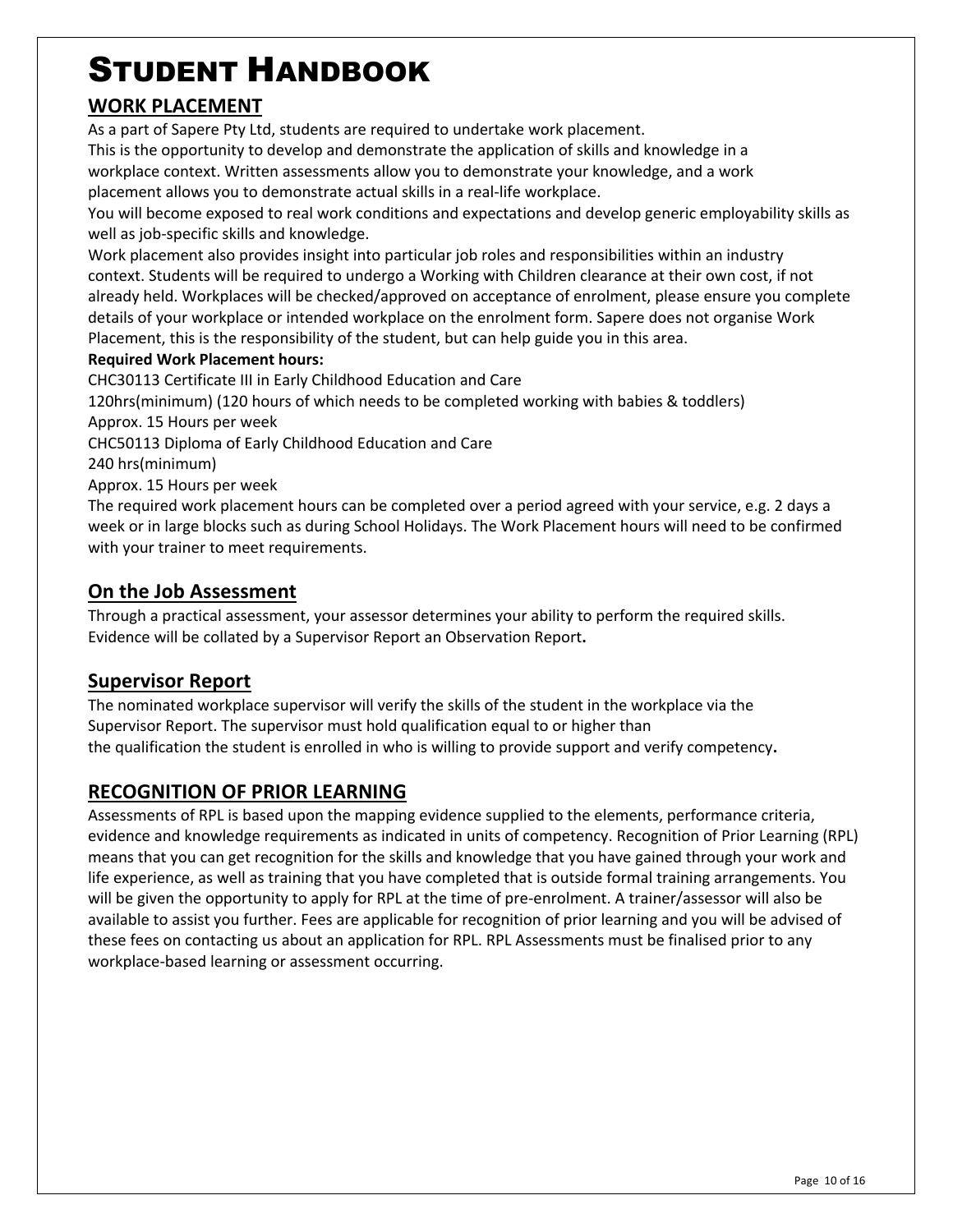#### **RECOGNITION AND CREDIT TRANSFERS**

#### **RECOGNITION OF QUALIFICATIONS AND STATEMENTS OF ATTAINMENT ISSUED BY ANOTHER RTO – CREDIT TRANSFER**

Under recognition arrangements, any existing qualifications or statements of attainment that you have from another RTO and that directly match the units in the course you are enrolling in, will result in credit towards your course, saving you both time and money. All you need to do is to indicate on your enrolment form that you wish to apply for course credit and provide a certified copy of your qualification including a record of results or your statement of attainment. There is no charge for this service.

Sapere Pty Ltd cannot just 'take your word' that you have completed units with another RTO. We need an actual transcript. Should you have difficulty in obtaining this from a previous RTO (for example, they may have ceased operation) you can apply for records of prior training outcomes from the Australian Skills Quality Authority by either the ASQA Info line on 1300 701 801 or by email at studentenquiries@asqa.gov.au

#### **REASONABLE ADJUSTMENT IN ASSESSMENT**

Some students may need modifications to assessments which is referred to as reasonable adjustment. Reasonable adjustment can involve:

• Making changes to the assessment arrangements e.g. more time allowed for assessments.

• Making changes to the way evidence for assessment is gathered e.g. written questions asked orally.

#### **STUDENT PLAGIARISM AND CHEATING**

Plagiarism is the reproduction without acknowledgement of another person's/student's words, work or thoughts from any source. Internet downloading and using it uncredited into one's own work is plagiarism. Additionally, copying the work of another student or work colleague and submitting it as your own work, is considered plagiarism. Sapere has a no tolerance for plagiarism. Students are expected to act with integrity at all times and only submit work that is their own or that has been appropriately referenced and includes acknowledgements of all texts and resource materials utilised in the development of the work.

When you submit your assessments, you will be required to sign a declaration that the work provided is your own and that you have not cheated or plagiarised the work or colluded with any other student/s. In the event, if evidence of plagiarism is identified, you will be given an opportunity to respond to the allegations. If you are found to have plagiarised, we will be required to take disciplinary action which is likely to require you to re-sit the assessment.

#### **APPEALING ASSESSMENT DECISIONS**

A student is entitled to lodge an appeal when they are dissatisfied with an assessment result awarded by a Trainer Assessor. For a student to approach their nominated Trainer Assessor in the first instance when they are questioning an assessment result. Once an assessment appeal has been lodged, the assessment tasks in question will undergo a reassessment by an alternate Trainer Assessor. You will be advised of the outcome of the remark within 20 days. Where a review of your appeal supports the original assessment decision, you will be advised of this including the reasons for the decision. If you are still not happy with the decision, you may make a complaint to the Australian Skills Quality Authority (ASQA). Details of how to make a complaint can be found at http://www.asqa.gov.au/about-vet/student-information/student-information.html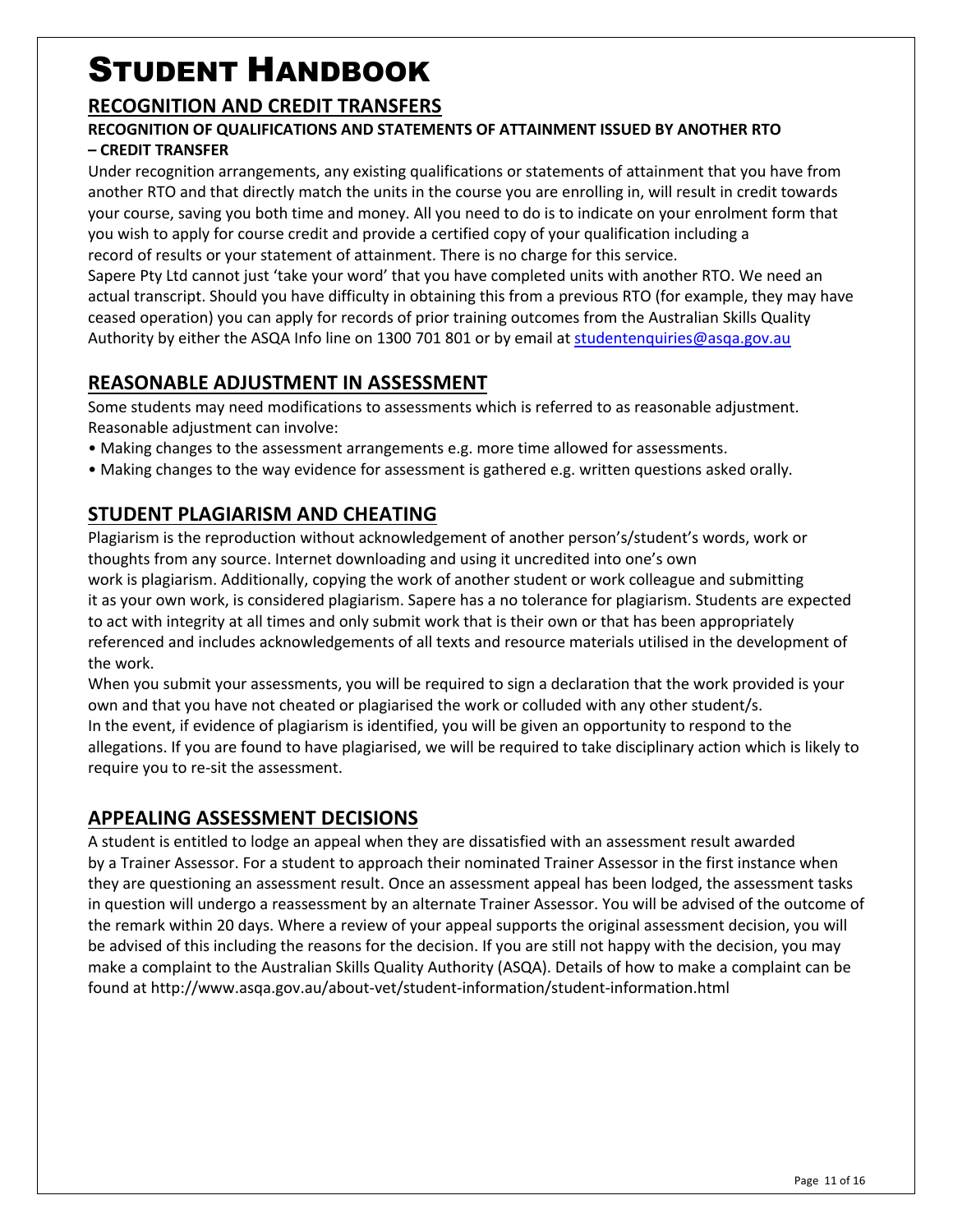#### **SUPPORT SERVICES**

We are committed to ensuring that you get all the support you need to be successful in your studies. You may not have studied for a while and or you might need help with study skills. You may also need assistance with skills such as reading, writing and maths.

Services that we can offer to you include:

- One on one support from our trainers/assessors including providing you with their phone and email contact details
- Classes available for Certificate III & Diploma courses for those preferring a class-based model.
- Tutorial groups (student hubs) where you can work with your fellow students.
- Referral to relevant external services.

#### **EXTERNAL SUPPORT SERVICES**

#### **READING AND WRITING HOTLINE**

Telephone: 1300 655 506

Website: http://www.literacyline.edu.au/index.html

For the price of a local call anywhere in Australia, the Hotline can provide you with

advice and a referral to one of 1200 providers of courses in adult literacy and numeracy.

#### **CENTRELINK**

Telephone: 131021

Website: www.centrelink.gov.au

You may be eligible for funding assistance if you receive one of the followings:

- Pensioner Supplement Allowance
- ABSTUDY
- AUSTUDY
- Youth Allowance

#### **LIFELINE**

#### Telephone: 13 11 14

Anyone can call Lifeline. The 13 11 14 service offers a counselling service that respects everyone's right to be heard, understood and cared for. They also provide information about other support services that are available in communities around Australia. If you feel that you might need telephone counselling, you can call about anything that might be troubling you.

#### **KIDS HELP LINE**

Telephone: 1800 55 1800

Website: www.kidshelpline.com.au

If you're under 18 years of age you may consider contacting

who provide access to telephone, web and email counselling.

#### **FAIR WORK AUSTRALIA**

Telephone: 1300 799 675

Website: www.fwa.gov.au/index.cfm

Fair Work Australia is the national workplace relations tribunal. It is an independent body with power to carry out a range of functions relating to minimum wages, employment conditions, termination of employment and other workplace matters.

#### **REACH OUT**

Website: www.reachout.com.au

Reach Out is a web-based service that inspires young people to help themselves through tough times, and find ways to boost their own mental health and wellbeing. Their aim is to improve young people's mental health and wellbeing by building skills and providing information, support and referrals in ways they know work for young people.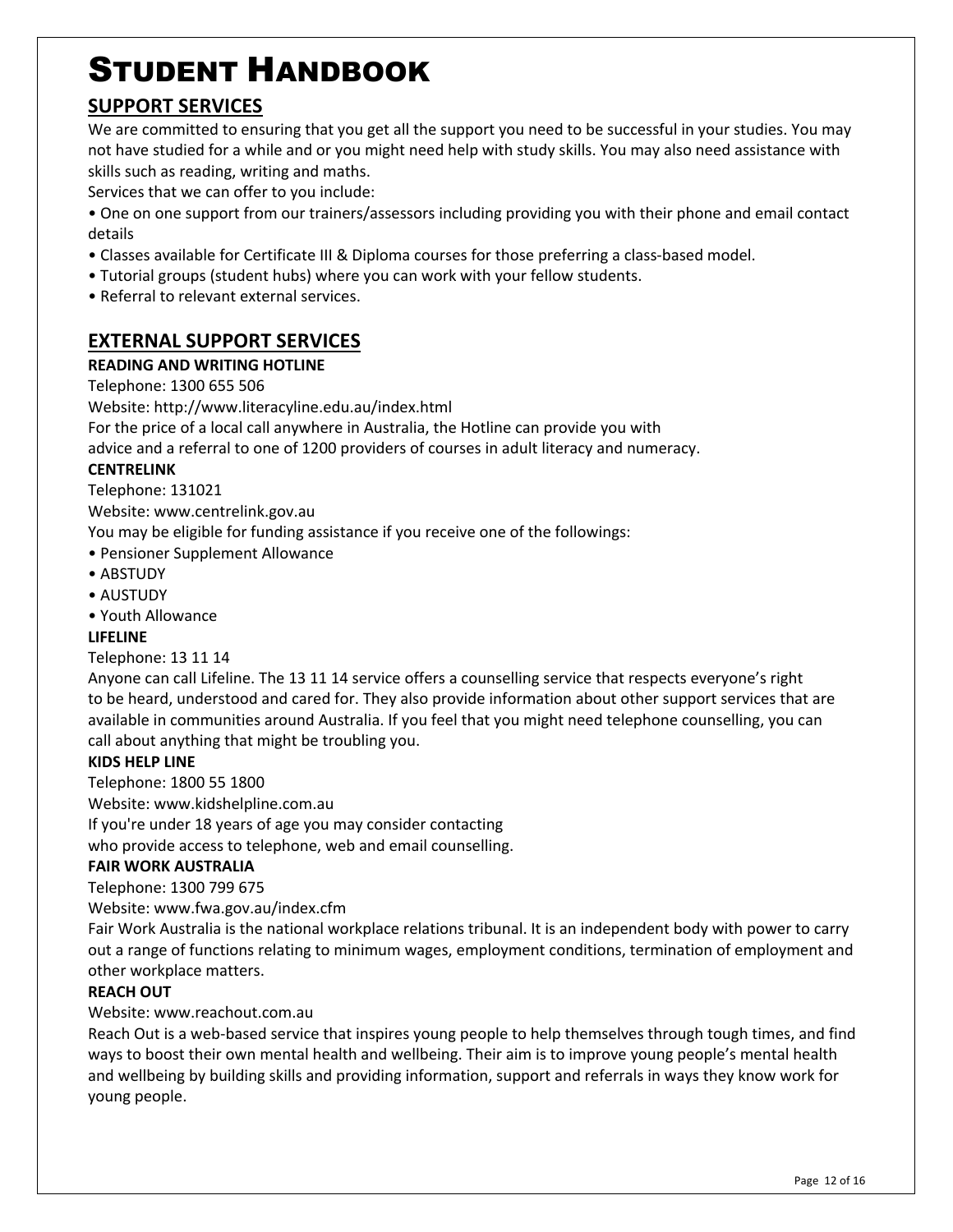#### **DEPARTMENT EDUCATION AND TRAINING**

Telephone: 1300 369 935 Website: www.training.qld.gov.au Email: skilling@education.gov.au

The Department of Education and Training (DET) is committed to ensuring Queenslanders have the education and skills they need to contribute to the economic and social development of Queensland. DET provides funding to RTO's such as TLC to assist student's access affordable training.

#### **ISSUING OF QUALIFICATIONS AND STATEMENTS OF ATTAINMENT**

On completion of your course and payment of final course fees, we will issue you with a qualification or statement of attainment within legislated timeframes applicable to your enrolment. ALL other students – 30 days from date all parties sign completion agreement or cancellation process is completed. Qualifications will be accompanied by a record of results showing the units of competency achieved in the course. A record of results will only be provided with a statement of attainment where requested.

#### **To avoid delays**

• Any documents requested by your Trainer Assessor or our Administration team need to be provided in a timely manner. This may include certified copies of previous qualifications or statements, a certified/current First Aid/CPR certificate or similar. Where these documents are not provided, your Qualification cannot be processed until these are received.

• Your course costs paid in full. The right to with-hold the issuance of qualifications until all fees related to the course have been paid, except where stated by law not to do so.

#### **Full Qualification**

A full Qualification is awarded to a student who successfully complete the full requirements of the qualification in which they are enrolled. Successful completion means that all nominated units have been deemed 'competent'.

#### **Statement of Attainment**

The issuance of a statement of attainment recognises that students do not always study a whole qualification in which they are enrolled. They may choose to complete only a unit or units of competence from a qualification or part of qualification.

#### **Eligibility for Qualifications**

• To receive a full Qualification – you must successfully complete all qualification requirements (core units and required electives).

• Statement of Attainment – you must be assessed as competent in one or more units of competency within a qualification.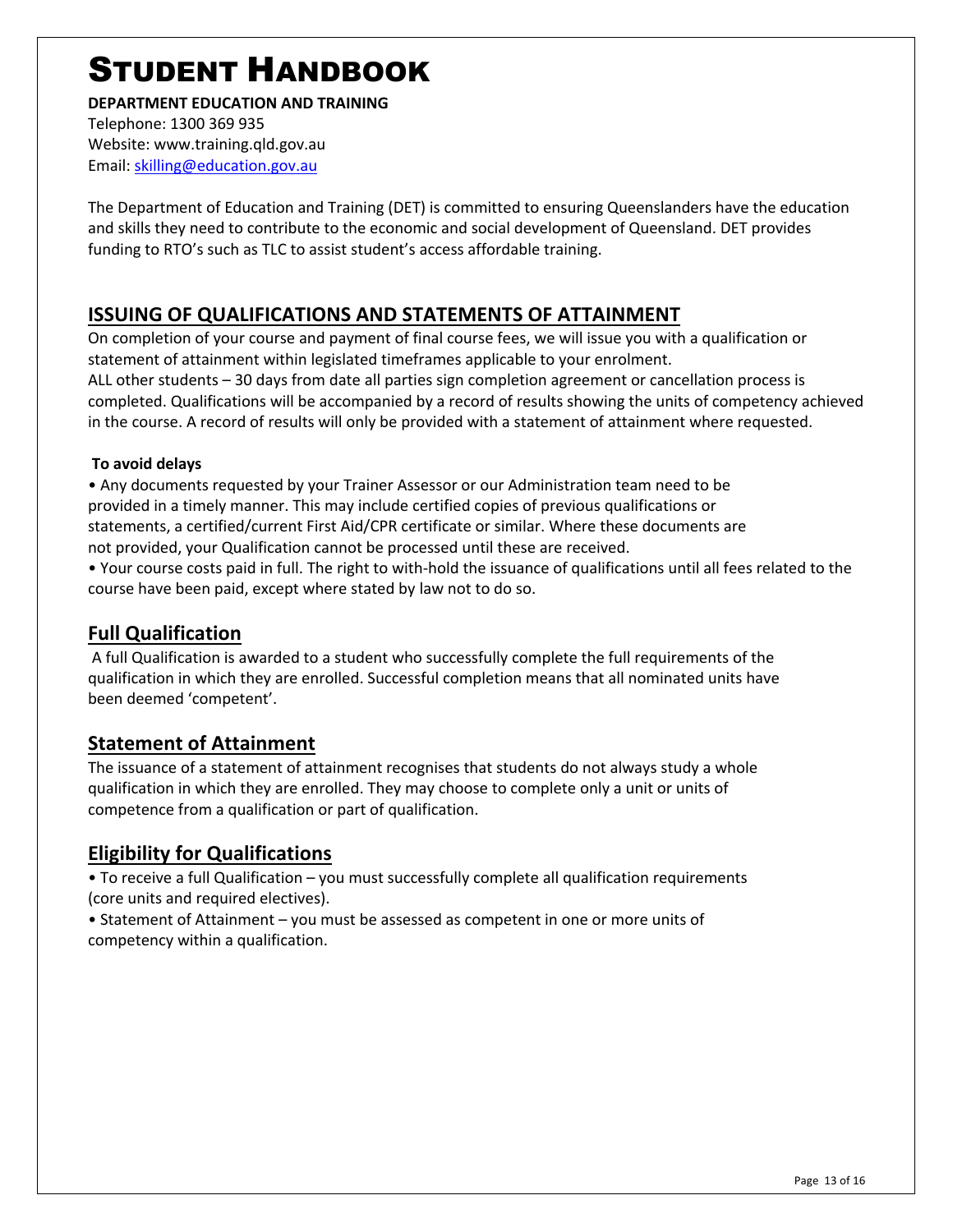#### **COMPLAINTS AND APPEALS**

If you are not happy with any aspect of the service provided to you by us, you are entitled to submit a complaint according to the steps outlined below.

Wherever possible, we encourage you to resolve concerns or difficulties directly with the person(s) concerned to deal with the issue before it becomes a formal complaint.

Where you are uncomfortable with dealing directly with the person concerned or you are unable to resolve concerns or difficulties after discussing these directly with the person involved, a formal complaint should be made in writing to the CEO. Try and include as much information as possible about your complaint including any suggestions that you have for resolving the issue.

Your complaint will be acknowledged within 5 days of receipt of your complaint and resolved within 20 days or as soon as practicable although in some cases, particularly if the matter is complex, the resolution may take longer. We may also contact you to seek further information and to request that you attend a face to face meeting. You are welcome to bring another person with you to this meeting for support.

Following a review of all the information received in relation to the complaint, management will decide on the appropriate actions to be taken. This decision will be communicated to the complainant in writing and include the recommendations and reasons for the decision. The letter will also advise the complainant of their right to access an internal appeals procedure if they are unsatisfied with the outcome of the complaint.

A letter indicating the decision will include the reasons for the decision and any actions to be taken. If after the internal appeal, you are still not happy with the decision, you may make a complaint to the RTO's registering body, Australian Skills Quality Authority (ASQA). Details of how to make a complaint can be found at: http://www.asqa.gov.au/complaints/make-acomplaint---domestic-students/make-a-complaint---domesticstudents1.html

#### **YOUR FEEDBACK**

Your feedback is important to us and assists in ensuring that our services meet your needs. Please help us by completing the surveys that are provided to you by your trainer/assessor or Administration throughout your course. These will be issued via email once your enrolment is processed, by your trainer as you progress through your course and via email on completion.

We also welcome feedback from you at any time by email or phone.

#### **STUDENT CONDUCT AND GENERAL HOUSEKEEPING**

As a student with Sapere we expect a certain standard of behaviour from you that includes:

- Being committed and motivated about your learning
- Demonstrating a positive attitude to learning
- Contribute positively to discussions and activities in the Work place/classroom
- Treating others with fairness and respect
- Punctuality arriving at training and returning from breaks on time.

#### **Our housekeeping rules include:**

- Switching off your mobile during training time.
- You must not be under the influence of alcohol or drugs.
- No smoking on the premises.
- If you are unable to attend, telephone us to let us know that you will be absent.
- Ensure you are quiet in designated study areas.

All students, including class based, must comply with our Student Code of Conduct as follows.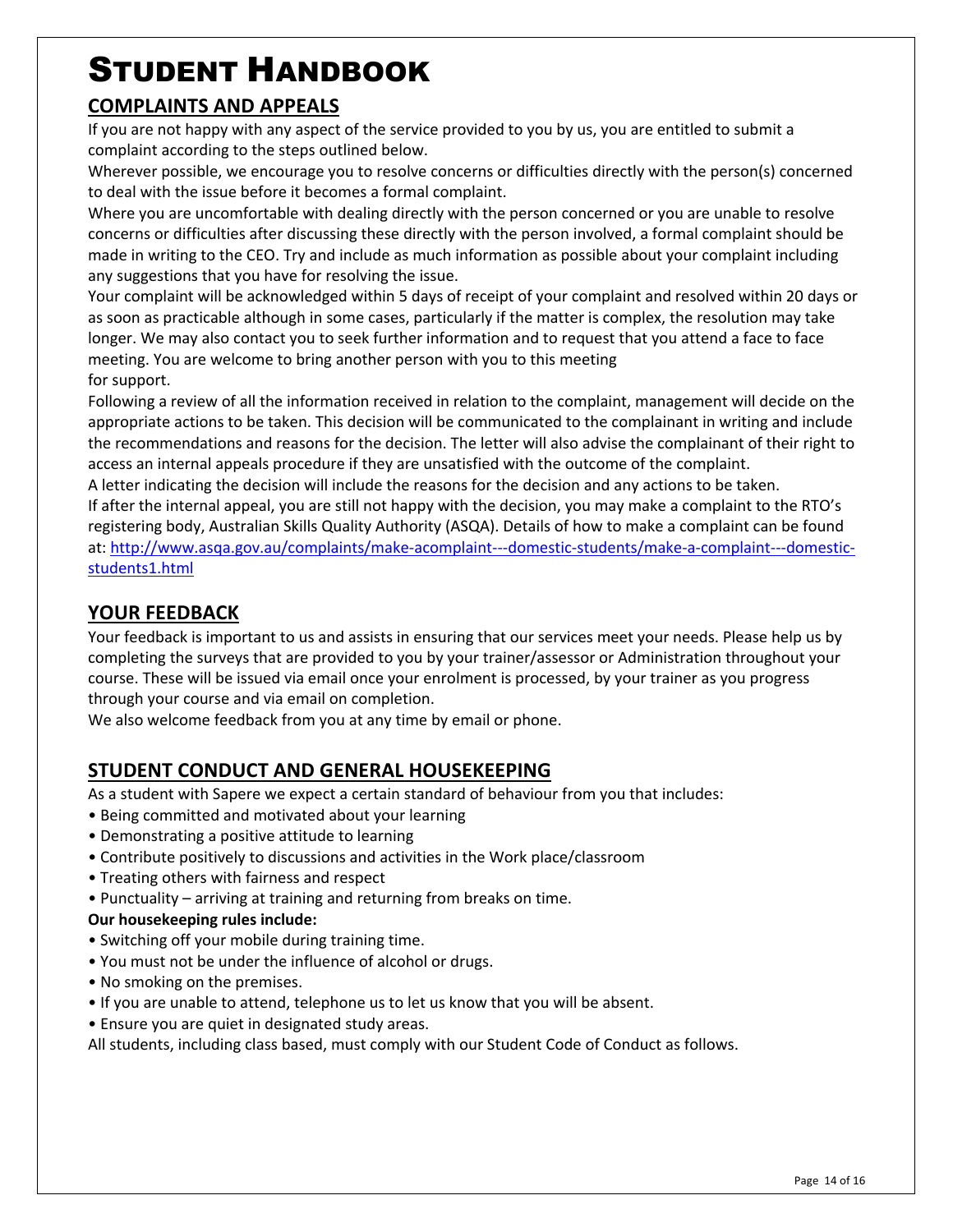**STUDENT CODE OF CONDUCT**

#### **STUDENTS' RIGHTS**

All students have the right to:

- Be treated fairly and with respect by all students and staff.
- Not be harassed, victimised or discriminated against on any basis.
- Learn in a supportive environment which is free from harassment, discrimination and victimisation.
- Learn in a healthy and safe environment where the risks to personal health and safety are managed and minimised.
- Have their personal details and records kept private and secure.
- Have their complaints dealt with fairly, promptly, confidentially and without retribution.
- Make appeals about procedural and assessment decisions.
- Receive training, assessment and support services that meet their individual needs.
- Be given clear and accurate information about their course, training and assessment arrangements and their progress.
- Access the support they need to effectively participate in their training program.
- Provide feedback

#### **STUDENTS' RESPONSIBILITIES**

All students, throughout their training, are expected to:

• Treat all people with fairness and respect and not do anything that could offend, embarrass or threaten others.

- Not harass, victimise, discriminate against or disrupt others.
- Treat all others and their property with respect.
- Respect the opinions and backgrounds of others.
- Follow all safety policies and procedures as directed by staff.
- Report any perceived safety risks as they become known.

• Not bring into any premises being used for training purposes, any articles or items that may threaten the safety of self or others.

- Notify us if any of their personal or contact details change.
- Approach their course with due personal commitment and integrity.
- Complete all assessment tasks, learning activities and assignments honestly and without plagiarism.
- Progress steadily through their course in line with the course schedule.

• Comply with state and commonwealth legislation during their participation in vocational education and training.

#### **LEGISLATION AND YOU**

As a student, you have both rights and responsibilities under applicable legislation.